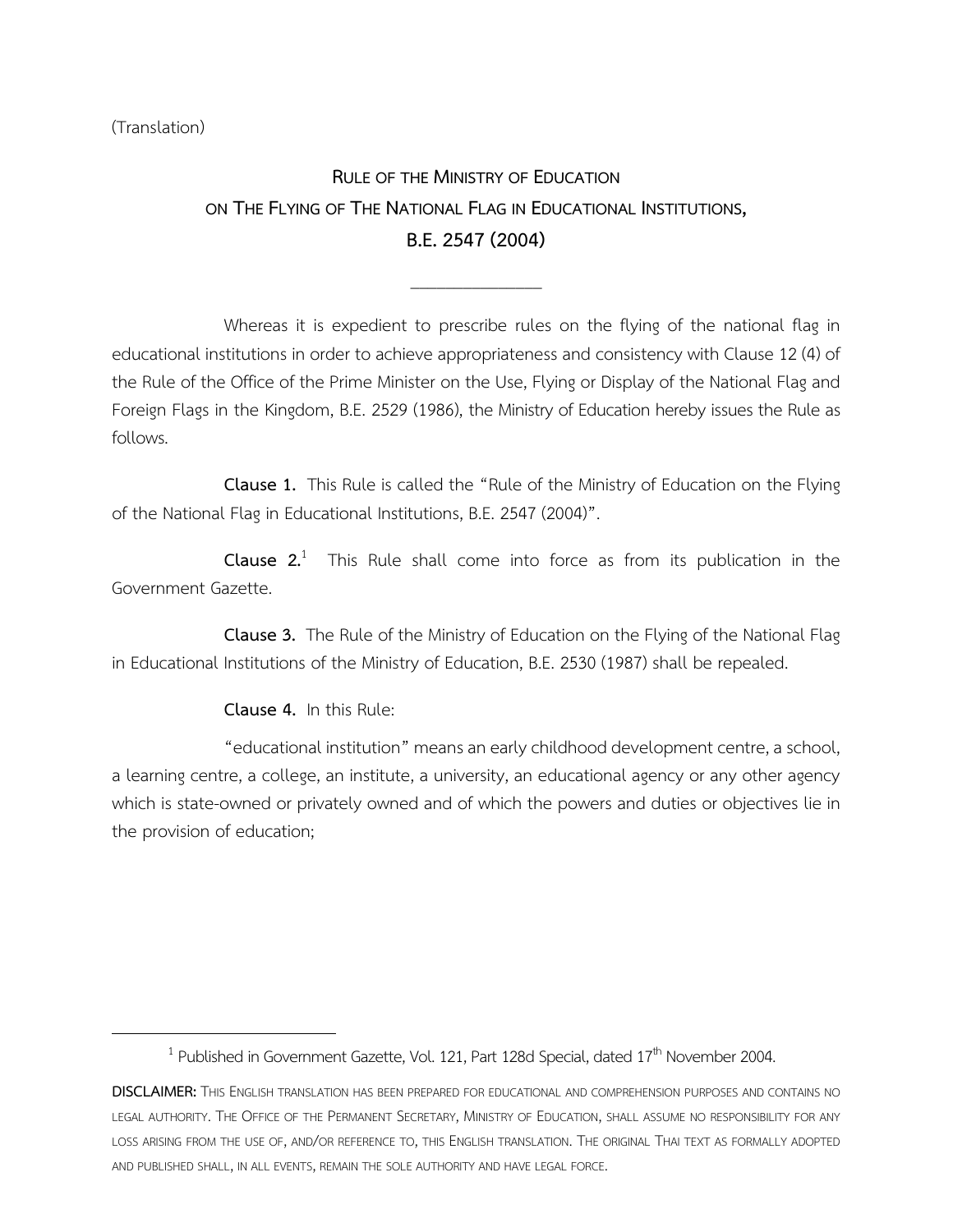"head of an educational institution"<sup>2</sup> means the director, rector or head called by any other name of a state-owned or privately owned educational institution, of which the powers and duties or objectives lie in the provision of education.

**Clause 5.** Times of flying and lowering the national flag shall be as follows:

(1) on a school day, it shall be flown at the time when the school starts and lowered at 18.00 o'clock;

(2) on a non-school day, it shall be flown at 08.00 o'clock and lowered at 18.00 o'clock.

In the case where any particular educational institution is, by a cause of necessity, prevented from flying and lowering the national flag at the times prescribed in (1) or (2), the head of the educational institution shall have the power to make the determination as it may be deemed appropriate.

In the case of an educational institution which provides higher education, it shall be the power of the head of such educational institution to make the determination as it may be deemed appropriate.

**Clause 6.** The conduct as regards the flying and lowering of the national flag and the paying of homage to the national flag under Clause 5 shall be in accordance with the rules and procedures prescribed by an educational institution, provided that the required conduct shall be consistent with the Rule of the Office of the Prime Minister on the Use, Flying or Display of the National Flag and Foreign Flags in the Kingdom, B.E. 2529 (1986).

**Clause 7.** 3 To mark occasions or ceremonies of particular significance, the national flag shall be flown and displayed at an educational institution on the days and for a period of time as follows:

 $\overline{\phantom{a}}$ 

 $^2$  In Clause 4, the definition of "head of an educational institution" is amended by the Rule of the Ministry of Education on the Flying of the National Flag in Educational Institutions (No. 2), B.E. 2561 (2018).

 $3$  Clause 7 is amended by the Rule of the Ministry of Education on the Flying of the National Flag in Educational Institutions (No. 2), B.E. 2561 (2018).

**DISCLAIMER:** THIS ENGLISH TRANSLATION HAS BEEN PREPARED FOR EDUCATIONAL AND COMPREHENSION PURPOSES AND CONTAINS NO LEGAL AUTHORITY. THE OFFICE OF THE PERMANENT SECRETARY, MINISTRY OF EDUCATION, SHALL ASSUME NO RESPONSIBILITY FOR ANY LOSS ARISING FROM THE USE OF, AND/OR REFERENCE TO, THIS ENGLISH TRANSLATION. THE ORIGINAL THAI TEXT AS FORMALLY ADOPTED AND PUBLISHED SHALL, IN ALL EVENTS, REMAIN THE SOLE AUTHORITY AND HAVE LEGAL FORCE.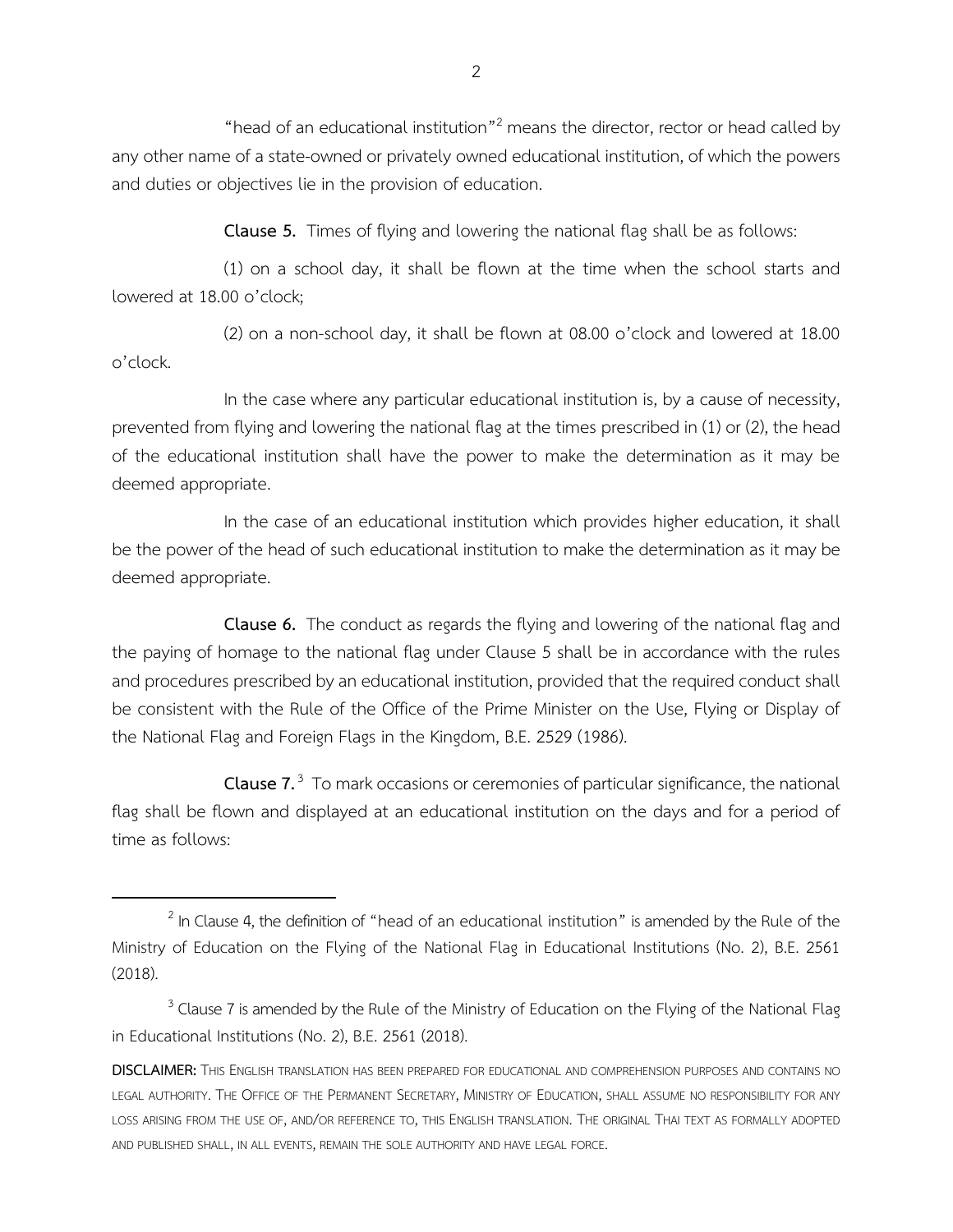| (1) New Year's Day, $1st$ January:                                                                                                                  | 1 day;   |
|-----------------------------------------------------------------------------------------------------------------------------------------------------|----------|
| (2) Maka Bucha Day:                                                                                                                                 | 1 day;   |
| (3) King Rama I Day and the Chakri Dynasty<br>Commemoration Day, 6 <sup>th</sup> April:                                                             | 1 day;   |
| (4) Songkran Day, 13 <sup>th</sup> April:                                                                                                           | 1 day;   |
| (5) Royal Ploughing Day:                                                                                                                            | 1 day;   |
| (6) Visakha Bucha Day:                                                                                                                              | 1 day;   |
| (7) Asalha Bucha Day:                                                                                                                               | $1$ day; |
| (8) Buddhist Lent Day:                                                                                                                              | $1$ day; |
| (9) His Majesty King Maha Vajiralongkorn<br>Bodindradebayavarangkun's Birthday,<br>$28th$ and $29th$ July:                                          | 2 days;  |
| (10) Her Majesty the Queen's Birthday, $12th$ August:                                                                                               | 1 day;   |
| (11) Thai National Flag Day, 28 <sup>th</sup> September:                                                                                            | 1 day;   |
| (12) United Nations Day, 24 <sup>th</sup> October:                                                                                                  | $1$ day; |
| (13) His Majesty King Bhumibol Adulyadej's Birthday<br>Anniversary, National Day and Father's Day,<br>5 <sup>th</sup> and 6 <sup>th</sup> December: | 2 days;  |
| (14) Constitution Day, 10 <sup>th</sup> December:                                                                                                   | 1 day.   |

The flying and display of the national flag on other occasions or for other ceremonies of particular significance shall be as officially announced from time to time.

The flying and display of the national flag for other ceremonies of such particular significance as customarily recognised shall be conducted with due respect being paid to the flag.

**Clause 8.** In the case of an official announcement directing the lowering of the national flag at half mast, the national flag shall be flown to the top of the pole and, upon its reaching the top of the pole, be lowered to stand at the approximate height two-thirds of the

**DISCLAIMER:** THIS ENGLISH TRANSLATION HAS BEEN PREPARED FOR EDUCATIONAL AND COMPREHENSION PURPOSES AND CONTAINS NO LEGAL AUTHORITY. THE OFFICE OF THE PERMANENT SECRETARY, MINISTRY OF EDUCATION, SHALL ASSUME NO RESPONSIBILITY FOR ANY LOSS ARISING FROM THE USE OF, AND/OR REFERENCE TO, THIS ENGLISH TRANSLATION. THE ORIGINAL THAI TEXT AS FORMALLY ADOPTED AND PUBLISHED SHALL, IN ALL EVENTS, REMAIN THE SOLE AUTHORITY AND HAVE LEGAL FORCE.